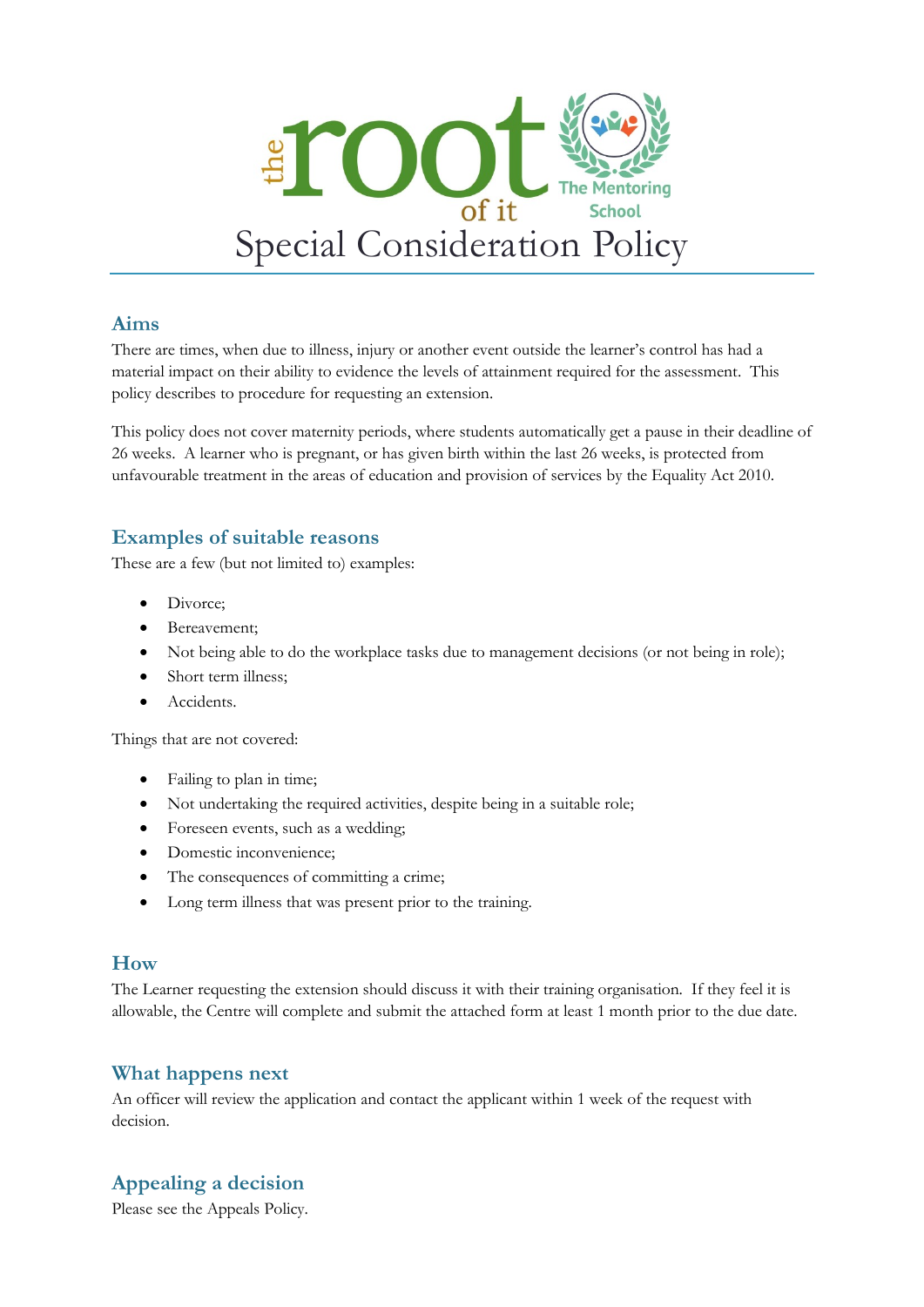## **Review**

This policy will be reviewed b iannually.

March 201 9